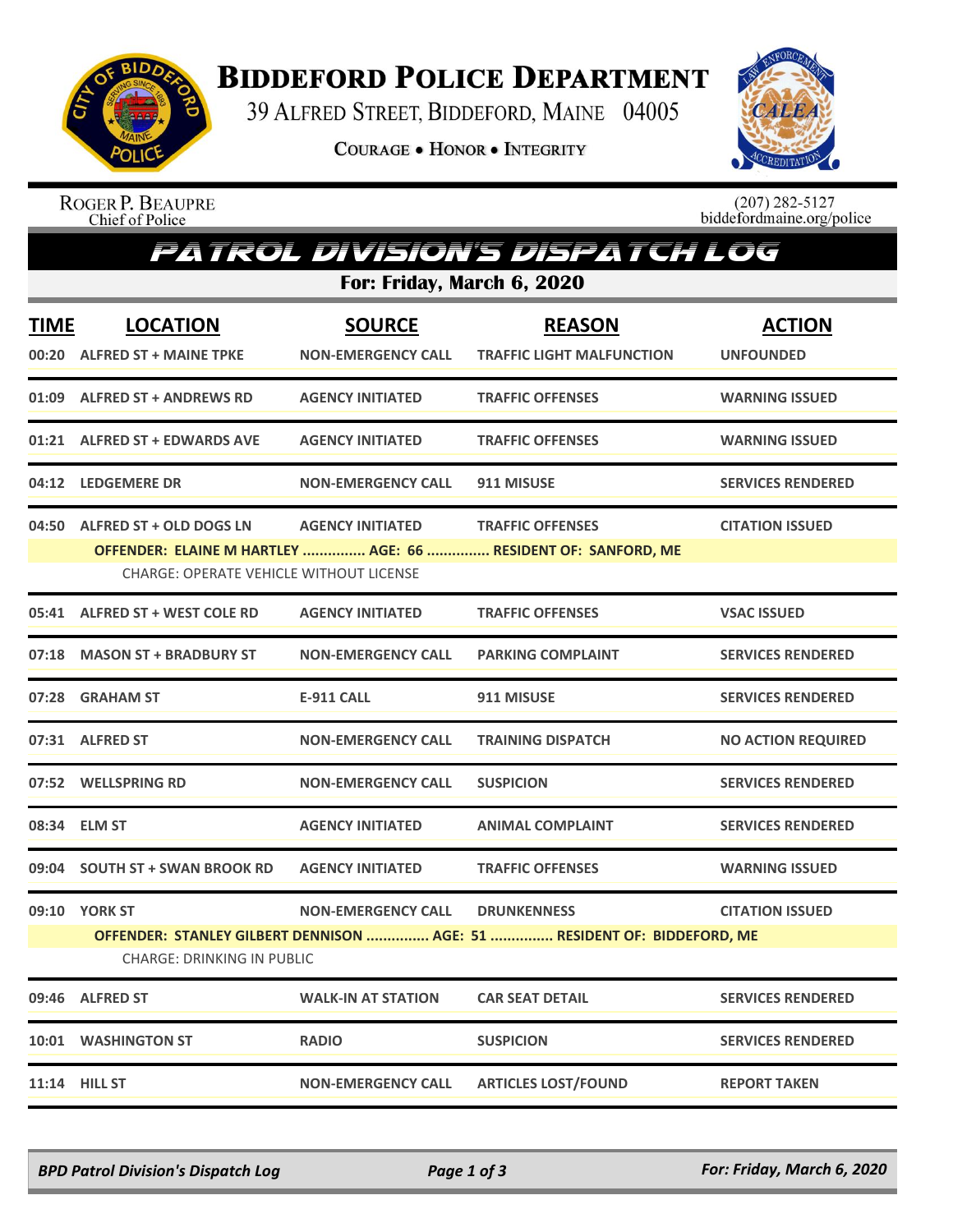| <b>TIME</b> | <b>LOCATION</b>                                                                                                                                         | <b>SOURCE</b>                                    | <b>REASON</b>                                                           | <b>ACTION</b>                |  |  |
|-------------|---------------------------------------------------------------------------------------------------------------------------------------------------------|--------------------------------------------------|-------------------------------------------------------------------------|------------------------------|--|--|
|             | 11:39 AUTUMN LN                                                                                                                                         | <b>NON-EMERGENCY CALL</b>                        | <b>SCAM</b>                                                             | <b>SERVICES RENDERED</b>     |  |  |
|             | 12:09 ALFRED ST                                                                                                                                         | <b>NON-EMERGENCY CALL</b>                        | <b>COURT ORDERED CHECK IN</b>                                           | <b>SERVICES RENDERED</b>     |  |  |
|             | 12:17 VILLAGE LN                                                                                                                                        | <b>WALK-IN AT STATION</b>                        | <b>ARTICLES LOST/FOUND</b>                                              | <b>REPORT TAKEN</b>          |  |  |
|             | 12:44 ALFRED ST                                                                                                                                         | <b>NON-EMERGENCY CALL</b>                        | <b>DRUG BOX</b>                                                         | <b>SERVICES RENDERED</b>     |  |  |
|             | 12:56 ALFRED ST                                                                                                                                         | <b>E-911 CALL</b>                                | 911 MISUSE                                                              | <b>NO ACTION REQUIRED</b>    |  |  |
|             | 13:16 ELM ST + SPRUCE ST                                                                                                                                | <b>AGENCY INITIATED</b>                          | <b>ROAD HAZARD</b>                                                      | REFERRED OTHER AGENCY        |  |  |
|             | 13:48 BOULDER WAY                                                                                                                                       | <b>NON-EMERGENCY CALL</b>                        | <b>ARTICLES LOST/FOUND</b>                                              | <b>REPORT TAKEN</b>          |  |  |
|             | 13:58 JEFFERSON ST + ADAMS ST                                                                                                                           | <b>E-911 CALL</b>                                | <b>DISTURBANCE / NOISE</b>                                              | <b>WARNING ISSUED</b>        |  |  |
|             | 14:00 ALFRED ST                                                                                                                                         | <b>WALK-IN AT STATION</b>                        | <b>ARTICLES LOST/FOUND</b>                                              | <b>REPORT TAKEN</b>          |  |  |
|             | 14:16 ELM ST                                                                                                                                            | <b>E-911 CALL</b>                                | <b>HARASSMENT</b>                                                       | <b>SERVICES RENDERED</b>     |  |  |
|             | 14:38 ALFRED ST                                                                                                                                         | <b>E-911 CALL</b>                                | 911 MISUSE                                                              | <b>NO ACTION REQUIRED</b>    |  |  |
| 14:47       | <b>BIDDEFORD GATEWAY CTR</b>                                                                                                                            | <b>NON-EMERGENCY CALL</b>                        | <b>SHOPLIFTING</b>                                                      | <b>CITATION ISSUED</b>       |  |  |
|             |                                                                                                                                                         |                                                  | OFFENDER: HEATHER LOUISE BRESLIN  AGE: 33  RESIDENT OF: BIDDEFORD, ME   |                              |  |  |
|             |                                                                                                                                                         | CHARGE: THEFT BY UNAUTHORIZED TAKING OR TRANSFER |                                                                         |                              |  |  |
|             | 14:54 ALFRED ST                                                                                                                                         | <b>WALK-IN AT STATION</b>                        | <b>COURT ORDERED CHECK IN</b>                                           | <b>SERVICES RENDERED</b>     |  |  |
|             | 15:10 ADAMS ST                                                                                                                                          | <b>NON-EMERGENCY CALL</b>                        | <b>PARKING COMPLAINT</b>                                                | <b>PARKING TICKET ISSUED</b> |  |  |
|             | 15:34 ADAMS ST                                                                                                                                          | <b>AGENCY INITIATED</b>                          | <b>BAIL CHECK</b>                                                       | <b>NO VIOLATION</b>          |  |  |
|             | 15:49 GRAHAM ST                                                                                                                                         | <b>E-911 CALL</b>                                | <b>DRUNKENNESS</b>                                                      | <b>SERVICES RENDERED</b>     |  |  |
|             | 16:01 ALFRED ST                                                                                                                                         | <b>WALK-IN AT STATION</b>                        | <b>PAPERWORK</b>                                                        | <b>VSAC ISSUED</b>           |  |  |
|             | 16:06 PROCTOR RD + GUINEA RD                                                                                                                            | <b>AGENCY INITIATED</b>                          | <b>TRAFFIC OFFENSES</b>                                                 | <b>WARNING ISSUED</b>        |  |  |
|             | 16:12 ALFRED ST                                                                                                                                         | <b>AGENCY INITIATED</b>                          | <b>UNLOCKED DOORS - WINDOWS</b>                                         | <b>NO ACTION REQUIRED</b>    |  |  |
|             | 16:37 CLIFFORD ST                                                                                                                                       | <b>E-911 CALL</b>                                | <b>SMOKE IN THE BUILDING</b>                                            | <b>SERVICES RENDERED</b>     |  |  |
| 17:08       | <b>MAIN ST</b>                                                                                                                                          | <b>NON-EMERGENCY CALL</b>                        | <b>JUVENILE OFFENSES</b>                                                | <b>NEGATIVE CONTACT</b>      |  |  |
| 17:25       | <b>BOULDER WAY</b>                                                                                                                                      | <b>NON-EMERGENCY CALL</b>                        | <b>SHOPLIFTING</b>                                                      | <b>ARREST(S) MADE</b>        |  |  |
|             |                                                                                                                                                         |                                                  | OFFENDER: CHRISTINA MARIE FLORIDINO  AGE: 45  RESIDENT OF: PORTLAND, ME |                              |  |  |
|             | CHARGE: FAIL TO PROVIDE CORRECT NAME, ADDRESS, DOB<br>CHARGE: THEFT BY UNAUTHORIZED TAKING OR TRANSFER<br><b>CHARGE: VIOLATING CONDITION OF RELEASE</b> |                                                  |                                                                         |                              |  |  |